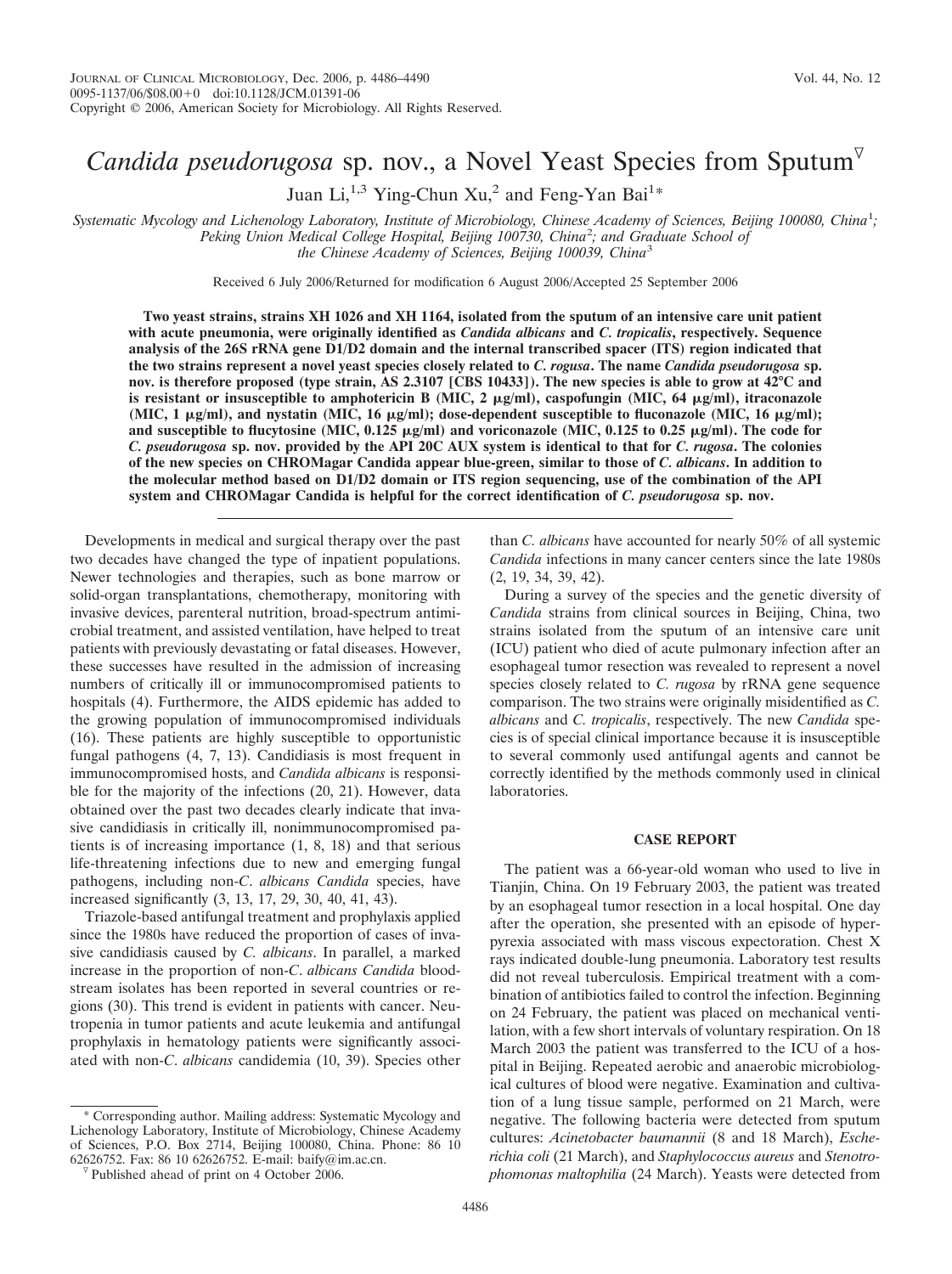the sputum cultures on 14, 24, and 25 March and were identified as *C. albicans*, a *Candida* sp., and *C. tropicalis*, respectively, by using CHROMagar Candida (28). The antifungal agent fluconazole (200 mg/day) had been administered since 18 March; and antibiotic treatments were adjusted beginning on 20 March so that they included impenem-cilastatin sodium (1,500 mg/day), vancomycin (1,500 mg/day), and metronidazole (1,000 mg/day), according to the results of susceptibility testing of the bacteria detected. No clinical improvements were achieved. Chest X rays and a computed tomography scan showed a progressive infection with tiny nodes and multiple patchy infiltrates in both lungs. On 25 March 2003, the patient died of respiratory failure, septic shock, and deterioration.

# **MATERIALS AND METHODS**

**Yeast strains and phenotypic characterization.** Strains XH 1026 and XH 1164 were isolated from the sputum of the patient on 14 and 25 March 2003, respectively. The morphological, physiological, and biochemical characteristics were examined by standard methods commonly used in yeast taxonomy (45). Chromogenic testing of the colony was performed on CHROMagar Candida (CHROMagar Company, Paris, France), according to the manufacturer's instructions. The API 20C AUX kit (bioMérieux, Lyon, France) was used for identification of the yeast strains, according to the manufacturer's instruction.

**Sequencing and molecular phylogenetic analysis.** Nuclear DNA was extracted by the method of Makimura et al. (25). The internal transcribed spacer (ITS) region (including the 5.8S rRNA gene) and the 26S rRNA gene D1/D2 domain were amplified with primer pair ITS1 (5"-GTC GTA ACA AGG TTT CCG TAG GTG-3") and ITS4 (5"-TCC TCC GCT TAT TGA TAT GC-3") and primer pair NL1 (5'-GCA TAT CAA TAA GCG GAG GAA AAG-3') and NL4 (5'-GGT CCG TGT TTC AAG ACG G-3"), respectively. The PCR was performed for 36 cycles, with denaturation at 95°C for 1 min, annealing at 52°C for 1 min, and extension at 72°C for 1 min. The PCR products were purified by using SUPREC-02 centrifugal filter tubes (TaKaRa Bio, Shiga, Japan), according to the instructions of the manufacturer. After purification, the PCR products were directly sequenced with forward primer ITS1 or NL1 and reverse primer ITS4 or NL4 by using the ABI BigDye Terminator cycle sequencing kit (Applied Biosystems, Foster City, CA). The sequences of the D1/D2 domains or ITS regions of the strains determined in this study and those of the reference strains obtained from GenBank were aligned by use of the Clustal X program (38). Phylogenetic analysis was preformed by the neighbor-joining method, as described previously (5). The accession numbers of the reference sequences were indicated in the tree shown in Fig. 2.

**Antifungal susceptibility.** Antifungal susceptibility testing was performed by the broth dilution method, according to the guidelines outlined in Clinical and Laboratory Standards Institute (formerly National Committee for Clinical Laboratory Standards) document M27-A2 (26).

**Nucleotide sequence accession numbers.** The D1/D2 domain and ITS region sequences of strain XH 1164 have been released in GenBank with accession numbers DQ234791 and DQ234792, respectively.

# **RESULTS**

**Phenotypic characteristics.** Strains XH 1026 and XH 1164 were morphologically and physiologically very similar. They grew well at 42°C. In yeast extract-malt extract broth (45), after 3 days at 30°C, the cells were ovoid, ellipsoid, or cylindrical. Budding was multilateral. On YM agar (45), after 10 days at 30°C, the steak culture was butyrous, cream colored, raised, semiglossy, and wrinkled; the margin was slightly undulating. Abundant pseudohyphae were formed in Dalmau plate culture on cornmeal agar. The carbon and nitrogen assimilation patterns of the two strains were similar to those of *C. rugosa*. Sexual structures were not observed.

On CHROMagar Candida, the colonies of strains XH 1026 and XH 1164 appeared dark blue-green, similar to those of *C. albicans* and *C. dubliniensis* (Fig. 1). An API system code (code



FIG. 1. Colonies grown on CHROMagar Candida for 48 h at 30°C: (a) *C. pseudorugosa* XH 1026, (b) *C. pseudorugosa* XH 1164, (c) *C. rugosa* CBS 613, (d) *C. rugosa* AS 2.1498, (e) *C. parapsilosis* ATCC 22019, (f) *C. krusei* AS 2.3194, (g) *C. tropicalis* AS 2.3195, (h) *C. dublinensis* CBS 7988, (i) *C. albicans* ATCC 90028, and (j) *C. glabrata* ATCC 90030.

6442104) typical of that for *C. rugosa* was obtained for both strains by using the API 20C AUX system.

**Sequence comparison.** Strains XH 1026 and XH 1164 had identical D1/D2 domain and ITS region sequences, confirming their conspecificity. The results of a BLAST search of the sequences in GenBank by use of the D1/D2 domain and ITS region sequences of the two strains as the queries showed that the closest matches were the corresponding sequences of the species *C. rugosa*. In the phylogenetic tree drawn from the D1/D2 domain sequence alignment, the two strains clustered together with *C. rugosa* (Fig. 2). They differed from the type strain of *C. rugosa* by 23 (4.7%) mismatches (21 substitutions and 2 indels) in the D1/D2 domain and by 64 (20.4%) mismatches (61 substitutions and 3 indels) in the ITS region (including the 5.8S rRNA gene).

**Antifungal susceptibilities.** The in vitro susceptibilities of strains XH 1026 and XH 1164 to the following nine antifungal agents were the same: amphotericin B (MIC,  $2 \mu g/ml$ ), caspofungin (MIC, 64  $\mu$ g/ml), clotrimoxazole (MIC, 1  $\mu$ g/ml), fluconazole (MIC, 16  $\mu$ g/ml), flucytosine (MIC, 0.125  $\mu$ g/ml), itraconazole (MIC, 1  $\mu$ g/ml), miconazole (MIC, 2  $\mu$ g/ml), nystatin (MIC, 16  $\mu$ g/ml), and terbinafine (MIC,  $\geq$ 16  $\mu$ g/ml). The MICs of voriconazole for strains XH 1026 and XH 1164 were 0.25 and 0.125  $\mu$ g/ml, respectively.

## **DISCUSSION**

Previous studies have shown that yeast strains with a greater than 1% substitution in the D1/D2 domain or ITS region usually represent separate species (15, 23, 24, 35, 36). The sequence comparison performed in the present study clearly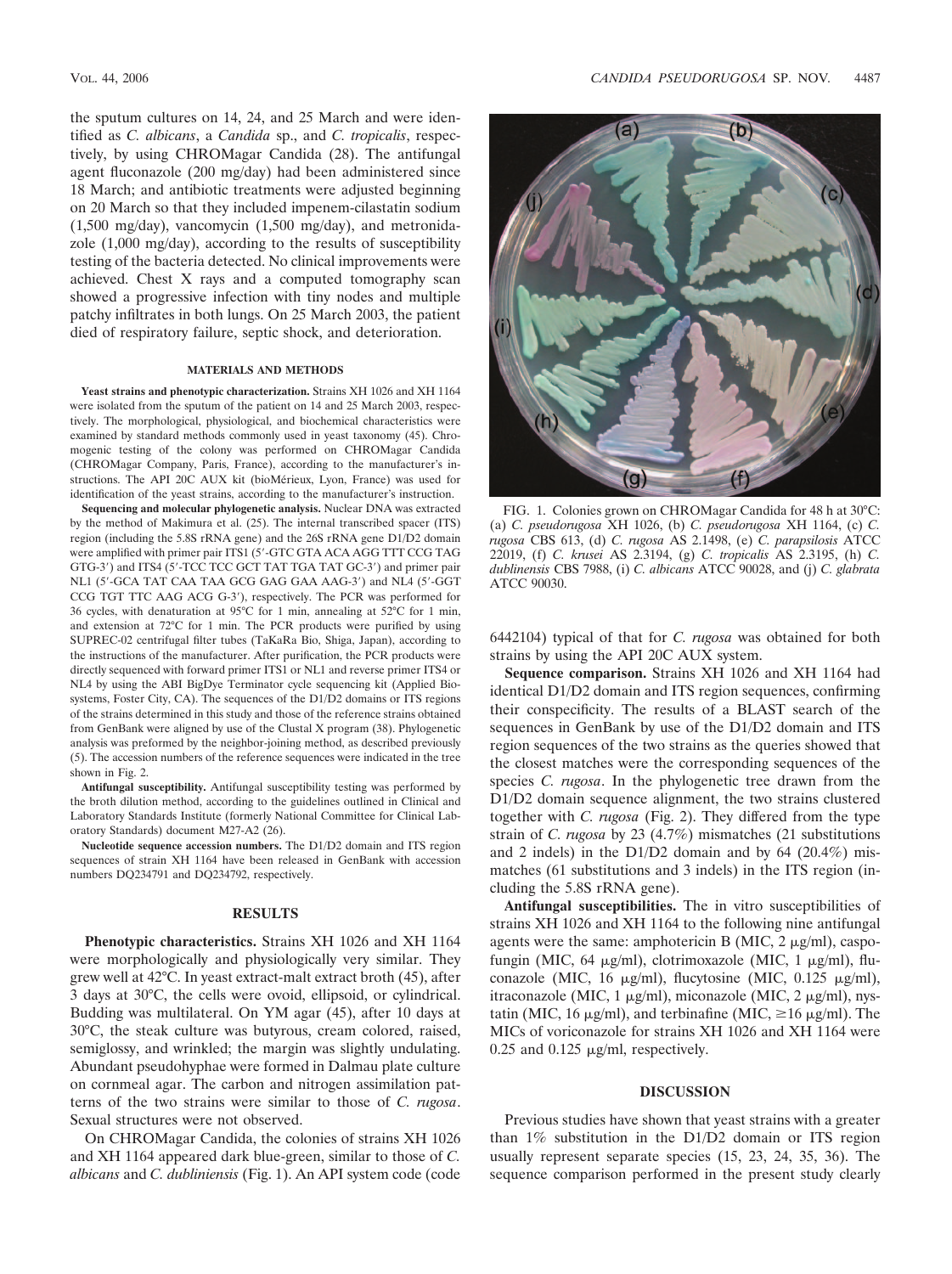

FIG. 2. Phylogenetic tree drawn from neighbor-joining analysis of 26S rRNA gene D1/D2 domain sequences depicting the relationships of *Candida pseudorugosa* sp. nov. with closely related yeast taxa. Bootstrap percentages over 50% from 1,000 bootstrap replicates are shown. Reference sequences were from the type strains of the species and were retrieved from GenBank under the accession numbers indicated.

indicated that strains XH 1026 and XH 1164 represent a distinct novel species with a close phylogenetic relationship to *C. rugosa*. The name *Candida pseudorugosa* sp. nov. is therefore proposed for the new species.

The original clinical records, which contained no histopathologic evidence, are not sufficient to definitely ascribe the lung infection of the patient to the new *Candida* species. There is no more evidence at present to indicate that this organism is a human pathogen. However, the origin and special properties of the species suggest that it is highly possibly a new opportunistic fungus worthy of note. It is common to isolate *C. albicans* strains from the sputum of patients or even healthy people, for this species is a commensal organism found frequently in healthy humans (27). However, it is uncommon to isolate strains of a new *Candida* species repeatedly from the sputum of an ICU patient with acute pneumonia. Although a few pathogenic bacterial species were also isolated from the sputum of the patient, the susceptibilities of the bacteria to antibiotics were tested in vitro and the antibacterial treatments were adjusted accordingly, but the lung infection failed to be controlled.

The resistance or insusceptibility of *C. pseudorugosa* sp. nov. to multiple antifungal agents is noticeable. If the breakpoints for *Candida* species tentatively adopted in NCCLS document M27-A2 (26) and other literature (4, 6, 9, 13, 22, 29, 32, 33, 44) are used as references, the susceptibility of the new species to the antifungal agents tested can be interpreted as resistance to amphotericin B, caspofungin, itraconazole, and nystatin; dosedependent susceptibility to fluconazole; and susceptibility to flucytosine and voriconazole.

The antifungal-insusceptible property of the new species is most probably intrinsic, since strain XH 1026 was isolated before the use of fluconazole and other antifungals were not used during the whole course of treatment. Among the opportunistic non-*C*. *albicans Candida* species, *C. glabrata*, *C. krusei*, *C. lusitaniae*, and *C. rugosa* are well-known species that may exhibit innate or acquired resistance to one or more established antifungal agents (32). An amphotericin B- and azoleresistant species, *C. pseudohaemulonii*, isolated from the blood of a patient was reported recently (37). *C. rugosa*, the closest relative of the new species, is an emerging recognized opportunistic pathogen for humans. A cluster of six episodes of candidemia caused by *C. rugosa* was recently reported from Brazil (11). Fifteen episodes of candidemia due to *C. rugosa* in burn patients receiving topical nystatin treatment were reported in 1994 (12). The *C. rugosa* isolates were all shown to be resistant to nystatin (12). *C. rugosa* also has decreased susceptibilities to amphotericin B and fluconazole (12, 14). As a close relative of *C. rugosa* with a broader antifungal resistance spectrum, *C. pseudorugosa* sp. nov. is worthy of note because of its possible ability to infect humans.

Because of the resistance or insusceptibility of *C. pseudorugosa* sp. nov. to commonly used antifungal agents, the correct and rapid identification of the new species is clinically important. However, *C. pseudorugosa* sp. nov. tends to be easily misidentified by the methods commonly used in clinical laboratories. In agreement with the close phylogenetic relationship to *C. rugosa*, the new species is similar to *C. rugosa* physiologically. By using the present kit and database of the API 20C AUX system, it can be unambiguously identified as *C. rugosa*. However, on CHROMagar Candida, the color of the colonies of the new species is more similar to that of *C. albicans* than to that of *C. rugosa* (Fig. 1). This was the reason that strain XH 1026 was originally misidentified as *C. albicans*. The original identification of strain XH 1164 as *C. tropicalis* was probably misguided by its blue tinge, but *C. pseudorugosa* sp. nov. is greener than *C. tropicalis* and does not produce a dark halo, as *C. tropicalis* usually does on CHROMagar Candida (28). Although a side-by-side comparison showed slight differences in colors between *C. pseudorugosa* sp. nov. and *C. albicans* or *C.*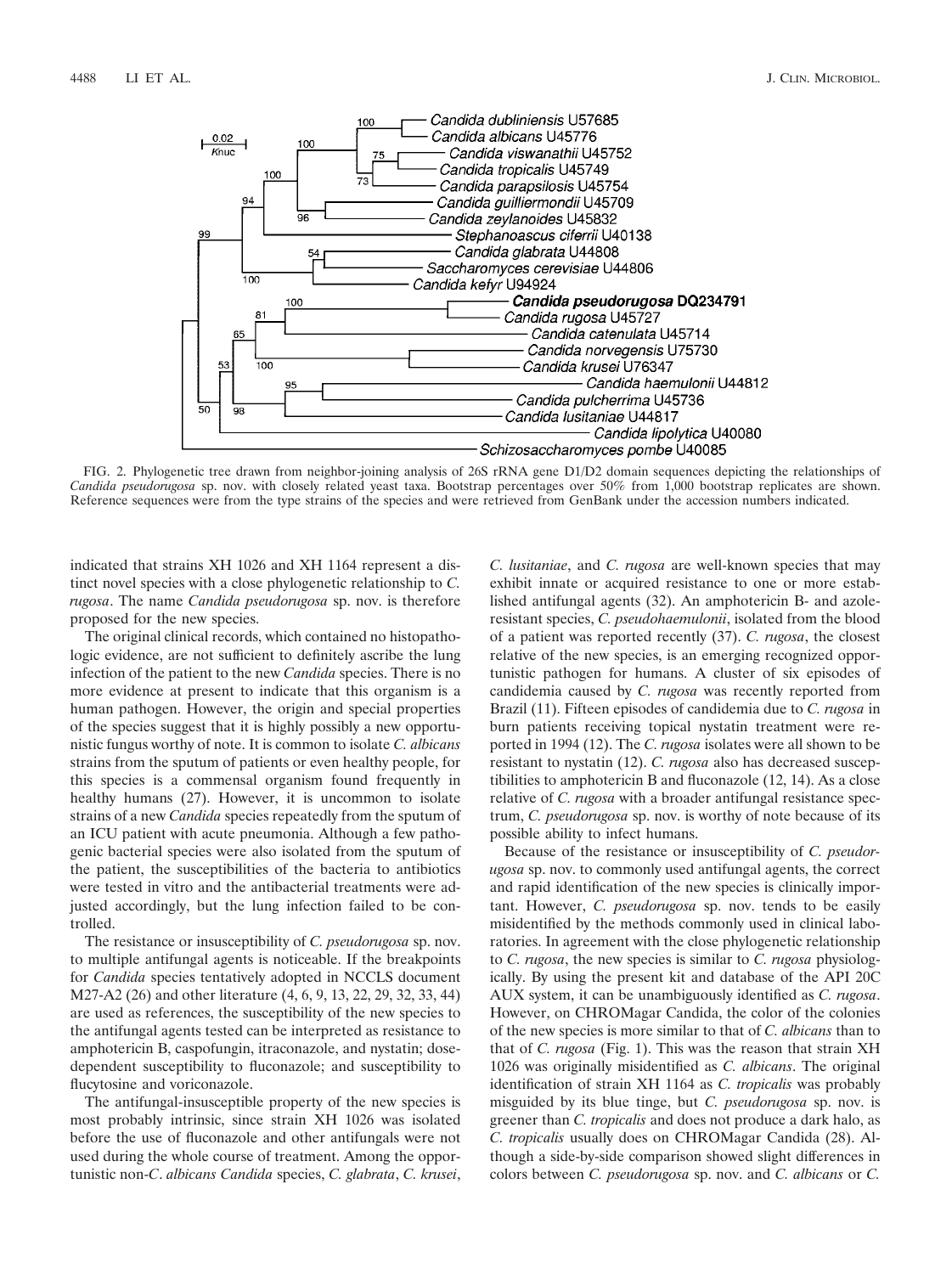*dubliniensis*, without the awareness of this new species, isolates of the new species may easily be misidentified as the most common species *C. albicans* on CHROMagar Candida. If the maximum growth temperature is tested, the isolates of the new species may be misidentified as *C. dubliniensis* (31), since *C. pseudorugosa* sp. nov. grew well at 42°C but not at 45°C.

The special antifungal resistance and physiological and morphological characteristics of *C. pseudorugosa* sp. nov. suggest that the clinical yeast strains identified as *C. albicans*, *C. dubliniensis*, or *C. tropicalis* by chromogenic testing or as *C. rugosa* by the methods based on physiological reactions, such as those in the API 20C AUX system or a similar system, but that were refractory to amphotericin B, fluconazole, or other antifungal therapy should be reidentified. The combination of the testing results obtained from the API system and CHROMagar Candida is helpful for the correct recognition of *C. pseudorugosa* sp. nov. The new species can be distinguished from *C. rugosa* on CHROMagar Candida by its deeper color (Fig. 1). The lengths of the D1/D2 domain (484 bp) and the ITS1-5.8S rRNA-ITS2 region (310 bp) of *C. pseudorugosa* sp. nov. are remarkably shorter than those of *C. albicans*, *C. dubliniensis*, and *C. tropicalis* (570 to 571 bp for the D1/D2 domain, 440 to 450 bp for the ITS region). Direct comparison of the lengths of the PCR products of the D1/D2 domain or the ITS region by agarose gel electrophoresis may clearly separate the new species from the last three ones. The identification of the new species should be confirmed by sequencing of the D1/D2 domain or the ITS region.

**Latin description of** *Candida pseudorugosa* **Bai & Li sp. nov.** In medio liquido YM post dies 3 ad 30°C, cellulae elipsoideae,  $2.5-4.5 \times 3.0-6.0 \mu m$ , singulae, binae et adhaerents. Per gemmationem multipolarem reproducents. Post 1 mensem sedimentum et annulus formatur. In agaro YM post 1 mensem ad 30°C, butyrose, cremea, infimo-convexa, seminitida, et margo undulato. Fermentatio nulla. Glucosum, galactosum, L-sorbosum (lente), maltosum, melibiosum (infirme), D-xylosum, ethanolum, glycerolum,  $D$ -mannitouml,  $D$ -glucitolum, methyl- $\alpha$ - $D$ glucosidum, salicinum, acidum DL-lacticum, acidum succinium et hexdecanum assimilanturat non sucrosum, cellobiosum, trehalosum, lactosum, raffinsum, melezitosum, inulinum, amylum soluible, L-arabinosum, D-arabinosum, D-ribosum, L-rhamnosum, D-glucosaminum, methanolum, erythritolum, acidum citricum nec inositolum. Ethylaminum, L-lysinum, cadaverinum, ammonium sulfatum assimilantur at non natrum nitrosun nec kalium nitricum. Vitaminae externae ad crescentiam necessaria sunt. Maxima temperature crescentiae: 42°C. Materiae ammyloidea iodophila non formantur. Diazonium caeruleum B non respondens. Ureum non hydrolysatur. Typus: isolatus ex saliva, XH 1164, depositus in collectione China General Microbiological Culture Collection Centre, Academia Sinica (AS 2.3107).

**Description of** *Candida pseudorugosa* **Bai & Li sp. nov.** In YM broth, after 3 days at 30°C, the cells are ovoid, ellipsoid, or cylindrical and 2.5 to 4.5 by 3.0 to 6.0  $\mu$ m and occur singly, in pairs, or in chains. Budding is multilateral. After 1 month at 30°C, sediment and a thin ring are present. On YM agar, after 10 days at 30°C, the streak culture is butyrous, cream colored, raised, semiglossy, and wrinkled; the margin is slightly undulating. In Dalmau plate culture on cornmeal agar, abundant pseudohyphae are formed. Sporulation was not observed. Fermentation is negative. Glucose, galactose, L-sorbose (delayed), maltose, melibiose (weak), D-xylose, ethanol, glycerol, D-mannitol, D-glucitol, methyl  $\alpha$ -D-glucoside, salicin, DL-lactic acid, succinic acid, and hexadecane are assimilated. Sucrose, cellobiose, trehalose, lactose, raffinsoe, melezitose, inulin, soluble starch, L-arabinose, D-arabinose, D-ribose, L-rhamnose, D-glucosamine, methanol, erythritol hydrochloride, citric acid, and inositol are not assimilated. Ethylamine hydrochloride, L-lysine, cadaverine dihydrochloride, and ammonium sulfate are assimilated. Sodium nitrate and potassium nitrate are not assimilated. Growth in vitamin-free medium is negative. The maximum growth temperature is 42°C. Starch-like free compounds are not produced. The diazonium blue B reaction is negative. Urease activity is negative. The type strain, XH 1164, was isolated from the sputum of an ICU patient with acute pneumonia in Beijing, China, on 25 March 2003. This strain has been deposited in the China General Microbiological Culture Collection Center (CGMCC), Academia Sinica, Beijing, China, as AS 2.3107 and in the Centraalbureau voor Schimmelcultures, Utrecht, The Netherlands, as CBS 10433. The specific epithet *Candida pseudorugosa* refers to the close relationship of the species to *Candida rugosa*.

### **ACKNOWLEDGMENTS**

We thank Ruoyu Li, Department of Dermatology/Research Center of Medical Mycology, Peking University First Hospital, Beijing, for help with antifungal susceptibility testing.

This study was supported by grant 30570098 from the National Natural Science Foundation of China.

#### **REFERENCES**

- 1. **Abi-Said, D., E. Anaissie, O. Uzun, I. Raad, H. Pinzcowski, and S. Vartivarian.** 1997. The epidemiology of hematogenous candidiasis by different Candida species. Clin. Infect. Dis. **24:**1122–1128.
- 2. **Anaissie, E. J., J. H. Rex, O. Uzun, and S. Vartivarian.** 1998. Predictors of adverse outcome in cancer patients with candidemia. Am. J. Med. **104:**238– 245.
- 3. **Anaissie, E. J., G. P. Bodey, and M. G. Rinaldi.** 1989. Emerging fungal pathogens. Eur. J. Clin. Microbiol. Infect. Dis. **8:**323–330.
- 4. **Baddley, J. W., and S. A. Moser.** 2004. Emerging fungal resistance. Clin. Lab. Med. **24:**721–735.
- 5. **Bai, F. Y., J. H. Zhao, M. Takashima, J. H. Jia, T. Boekhout, and T. Nakase.** 2002. Reclassification of the *Sporobolomyces roseus* and *Sporidiobolus pararoseus* complexes, with the description of *Sporobolomyces phaffii* sp. nov. Int. J. Syst. Evol. Microbiol. **52:**2309–2314.
- 6. **Blignaut, E., J. Molepo, C. Pujol, D. R. Soll, and M. A. Pfaller.** 2005. Clade-related amphotericin B resistance among South African *Candida albicans* isolates. Diagn. Microbiol. Infect. Dis. **53:**29–31.
- 7. **Bodey, G. P.** 1988. The emergence of fungi as major hospital pathogens. J. Hosp. Infect. **11**(Suppl. A)**:**411–426.
- 8. **Bodey, G. P., M. Mardani, H. A. Hanna, M. Boktour, J. Abbas, E. Girgawy, R. Y. Hachem, D. P. Kontoyiannis, and I. I. Raad.** 2002. The epidemiology of *Candida glabrata* and *Candida albicans* fungemia in immunocompromised patients with cancer. Am. J. Med. **112:**380–385.
- 9. **Chaturvedi, V., R. Ramani, and J. H. Rex.** 2004. Collaborative study of antibiotic medium 3 and flow cytometry for identification of amphotericin B-resistant *Candida* isolates. J. Clin. Microbiol. **42:**2252–2254.
- 10. **Cheng, M. F., Y. L. Yang, T. J. Yao, C. Y. Lin, J. S. Liu, R. B. Tang, K. W. Yu, Y. H. Fan, K. S. Hsieh, M. Ho, and H. J. Lo.** 2005. Risk factors for fatal candidemia caused by *Candida albicans* and non-*albicans Candida* species. BMC Infect. Dis. **5:**22.
- 11. **Colombo, A. L., A. S. A. Melo, R. F. C. Rosas, R. Salomao, M. Briones, R. J.Hollis, S. A. Messer, and M. A. Pfaller.** 2003. Outbreak of *Candida rugosa* candidemia: an emerging pathogen that may be refractory to amphotericin B therapy. Diagn. Microbiol. Infect. Dis. **46:**253–257.
- 12. **Dube´, M. P., P. N. R. Heseltine, M. G. Rinaldi, S. Evans, and B. Zawachi.** 1994. Fungemia and colonization with nystatin-resistant *Candida rugosa* in a burn unit. Clin. Infect. Dis. **18:**77–82.
- 13. **Eggimann, P., J. Garbino, and D. Pittet.** 2003. Epidemiology of *Candida* species infections in critically ill nonimmunosuppressed patients. Lancet Infect. Dis. **3:**685–702.